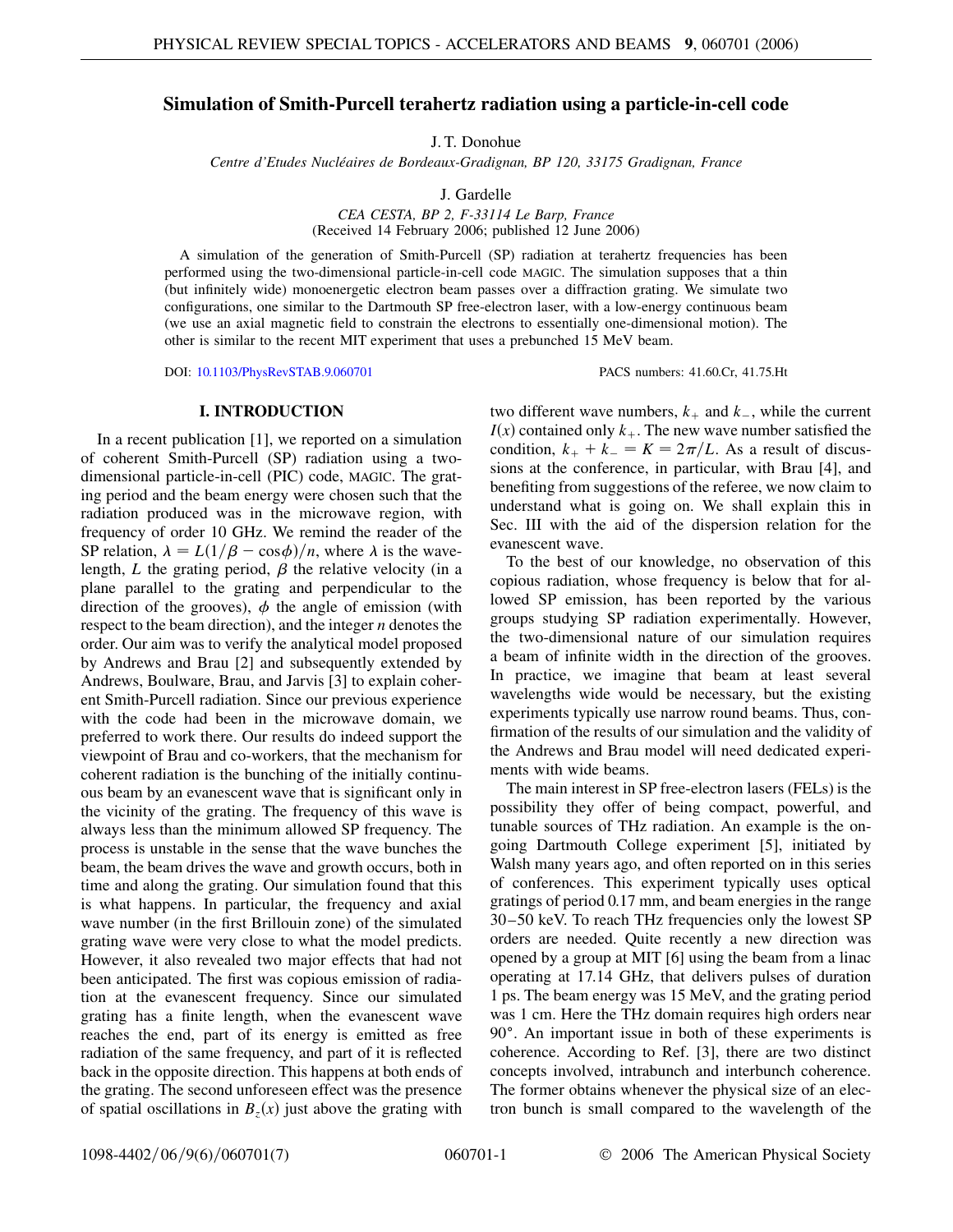radiation observed. Then the fields created by each electron in the bunch add up, and the total power radiated will be proportional to the square of the number of electrons per bunch. This occurs for all wavelengths such that the ratio of bunch size to wavelength is  $\ll 1$ . Interbunch coherence requires, in addition to the bunch-size criterion, that the contributions of successive bunches add coherently at the observation point. This occurs whenever the frequency of the bunches (inverse of the time interval between two successive bunches) is equal to the frequency of the SP radiation. This is never true for the fundamental, but since bunching is nonlinear, higher harmonics may also appear in the current. When this happens coherent SP radiation may occur at angles  $\phi$  and order *n* such that  $mf_{ev} =$  $cn/L(1/\beta - \cos\phi)$ . In this expression  $f_{ev}$  is the frequency of the evanescent wave, *m* is an integer, and *c* denotes the speed of light.

In the Dartmouth experiments, with an initially continuous beam, the intersection of the beam line and the grating dispersion relation determines the operating point, i.e., the frequency of the evanescent wave. In contrast, in the MIT experiment, the beam is already bunched when it reaches the grating, and the Andrews-Brau operating point is not relevant. Since the beam pulses are periodic in time, interbunch coherent SP radiation occurs whenever the angle and order are such that the frequency is an integer multiple of the repetition frequency, namely, 17.14 GHz. A thorough discussion of the radiation emitted by prebunched beams has been given recently by Gover [7].

The paper is organized as follows: Sec. II contains a description of the particle-in-cell code and the details of the simulation. In Sec. III we show our results for the Dartmouth experiment, while in Sec. IV we display those for the MIT experiment. Brief conclusions are given in Sec. V, and a calculation of radiation associated with the turning on of a narrow pulsed sheet beam is presented in the Appendix.

## **II. DETAILS OF THE SIMULATIONS**

The simulations are performed using the commercially available code MAGIC, a 2D/3D electromagnetic PIC code, i.e., a finite-difference, time-domain code for simulating plasma physics processes. Beginning from a specified initial state, the code simulates a physical process as it evolves in time. The full set of Maxwell's time-dependent equations is solved to obtain electromagnetic fields. Similarly, the complete Lorentz force equation is solved to obtain relativistic particle trajectories, and the continuity equation is solved to provide current and charge densities for Maxwell's equations. Our version of the code is two dimensional; it assumes that all fields and currents are independent of the *z*-coordinate. However, the motion of electrons is calculated in three dimensions.

In Fig. 1, we display the geometry we have chosen for our 2D Cartesian simulation, where the electron beam



FIG. 1. Simulation geometry. Details of the gratings are shown in the inset.

| Parameters              | Dartmouth                  | MIT                     |
|-------------------------|----------------------------|-------------------------|
| Beam energy             | $50 \text{ keV}$           | 15 MeV                  |
| Current (peak for MIT)  | 1000 A/m                   | $25 \text{ kA/m}$       |
| Beam thickness          | $\delta = 20 \ \mu m$      | $1 \text{ mm}$          |
| Beam-grating distance   | $e = 20 \mu m$             | $0.7$ mm                |
| Grating period          | $L = 173 \mu m$            | 1 cm                    |
| Maximum wave number     | $K = 363$ cm <sup>-1</sup> | $2\pi$ cm <sup>-1</sup> |
| Grating groove depth    | $H = 100 \mu m$            |                         |
| Grating groove width    | $A = 62 \mu m$             |                         |
| Number of periods       | $N = 35$                   | 10                      |
| External magnetic field | $B_x = 2T$                 | $\mathbf{\Omega}$       |
| Mesh size               | $(10 \ \mu m)^2$           | $(100 \ \mu m)^2$       |

propagates along the *x*-direction. The setup includes a perfectly conducting grating in the center at the bottom, a small cathode, which emits beam, and a vacuum box in which radiation propagates. The boundary consists of absorber, shown crosshatched, which prevents most of the radiation that reaches the walls from reflecting back into the box. We have verified that this feature of MAGIC greatly suppresses reflection, at least for nearly normal incidence.

The choice of observable quantities in the code is quite rich: electric and magnetic field components as a function of time at a point in space, or as functions of space at fixed time. The electron phase space, current, and the Poynting vector may also be displayed. Our uniform density electron beam is thin in the *y*-direction and infinite in the *z*-direction. For the Dartmouth simulation the beam leaves the cathode steadily, while for the MIT simulation a square-wave pulse of current of duration 1 ps is emitted at a frequency of 17.14 GHz. The MIT grating is of the e´chelette type, while that of Dartmouth is laminar. We summarize the simulation parameters in Table I.

# **III. RESULTS OF THE DARTMOUTH SIMULATION**

In Fig. 2 is shown the dispersion relation for the grating in the Dartmouth simulation, along with the light line and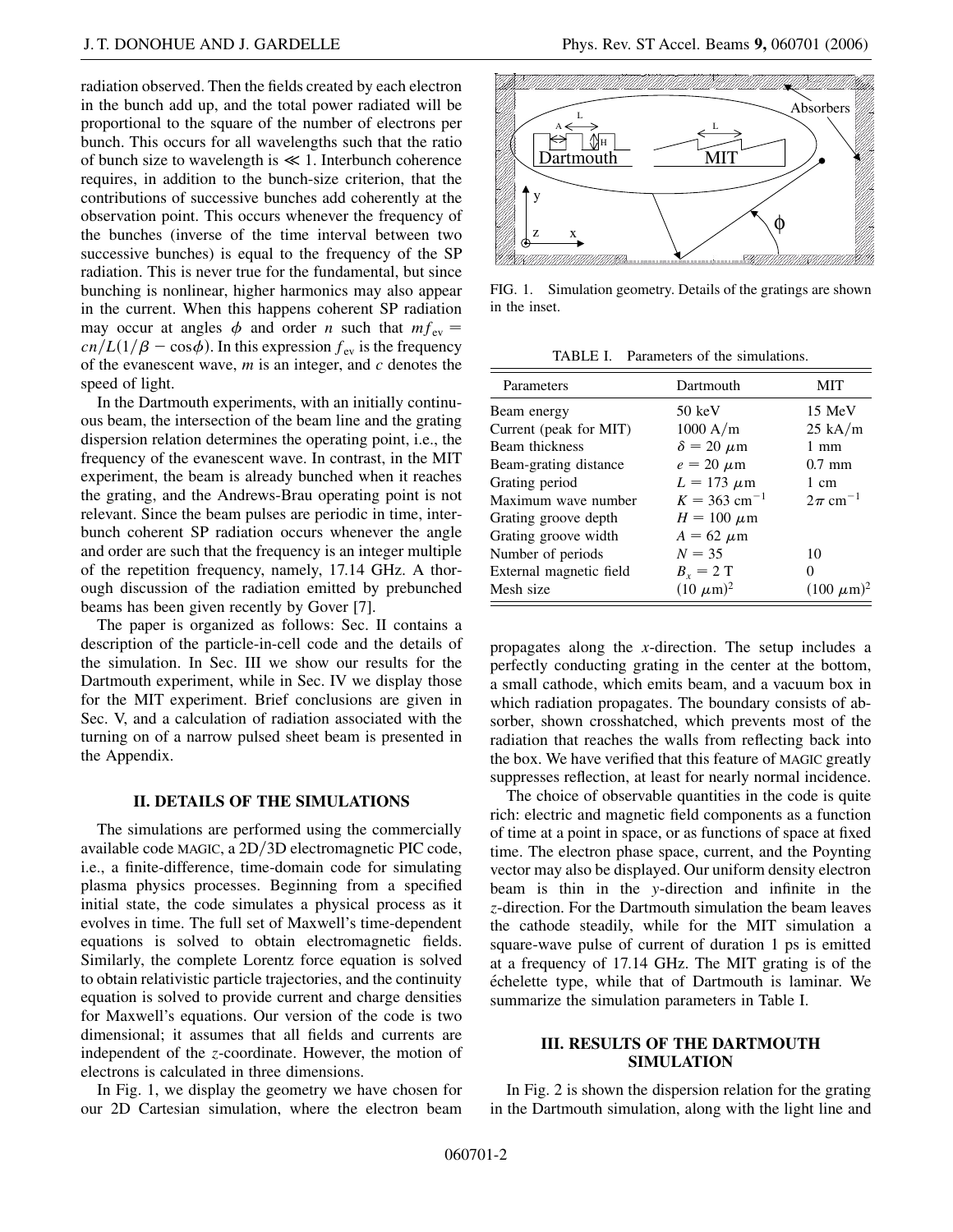

FIG. 2. (Color) Dispersion relation for the Dartmouth grating according to Andrews and Brau. The operating point *P* is shown, as well as a second point  $P'$  which has the same frequency but wave number  $k' = K - k$ . The solutions *P* and *P*<sup>*i*</sup> go into each other upon reflection.

the beam line for 50 keVelectrons. The operating point *P* is indicated, with  $f = 473 \text{ GHz}$ ,  $k_{+}/2\pi = 3824 \text{ m}^{-1}$ , i.e., the intersection of the dispersion relation with the beam line,  $f = \nu k / 2\pi$ . At *P*, the group velocity  $2\pi d f/dk$  is negative, which means that electromagnetic energy flows upstream, as in the backward wave oscillator (BWO). According to Floquet theory, the *x*-dependence of the fields just above the grating is of the form  $e^{ik_+x}u(x)$ , where the function  $u(x)$  is periodic under  $x \rightarrow x + L$ . This solution has an arbitrary scale factor, but the ratios of all components are fixed by the solution of Maxwell's equations. If a field variable is measured as a function of *x* for fixed *y* and *t*, the corresponding Fourier transform will display peaks at wave numbers  $k_{+} + nK$ , where *n* is any integer. However, since the field variable is real, the Fourier transform will also have identical peaks at  $-(k_{+} + nK)$ . But these may be written as  $K - k_+ - (n + 1)K$ , a series of equidistant peaks which includes the positive wave number  $k = K$  $k_{+}$ . It turns out that  $k_{-}$  is the wave number corresponding to the point  $P'$  shown in Fig. 2, which corresponds to a solution of the dispersion relation with the same frequency. Having observed a large Fourier component of the magnetic field near the grating with this wave number in Ref. [1], we erroneously suggested that this second solution was being anomalously generated, probably by reflections at the ends of the grating, and we expressed surprise at its importance. The discussion presented here shows our interpretation was wrong. Even if there is no contribution from the second solution, the large Fourier component at  $k<sub>-</sub>$  is expected. Although experts certainly were well aware of it, we only recently learned that the reflection of a Floquet solution with wave number  $k_{+}$  is just the solution with  $k_{-}$ . Thus a certain amount of the evanescent wave with  $k_{+}$  is reflected at the grating ends, and does appear as the  $k_$  solution. A future goal for us is to quantify the relative amounts of both waves in our simulation, which involves looking at the dependence of the fields on both space and time.

In Fig. 3, a contour map of the magnetic field components  $B_z$  and  $B_y$  in the *x*-*y* plane at time  $t = 0.9$  ns is displayed. In fact, these are composite maps, each of 2 mm width in *y* and joined together afterwards, to maintain color contrast. Although in the ideal case there is only a *z*-component of the magnetic field, the small transverse motion of the electrons gives rise to very small *x* and *y* components as well. While the contour map for  $B_z$  is complex, dominated mainly by copious emission of radiation at the evanescent frequency from both ends of the grating (of wavelength 0.635 mm, visible on the left), the map of  $B_y$  indicates radiation of half that wavelength emerging at a well-defined angle of approximately 55°. Guided by this, one can discern the same thing in the  $B_7$ map, although it is masked by the presence of the radiation at the evanescent frequency. This is the second harmonic of the evanescent frequency, which is emitted coherently at 54. We point out that the current used in our simulation,  $1000$  A/m in a thin sheet beam, is quite large compared to current densities realized in practice. We chose such a large value to speed up the long computations.

In Fig. 4 we show  $B_z(t)$  at angle 50° and distance 4.5 mm from the center of the grating, along with finite Fourier transform (FFT) of the signal. This distance is much greater than the attenuation length of the evanescent wave, and we are clearly in the radiation zone. (But we are not far enough away for the SP correlation between angle and frequency to hold rigorously.) The time signal



FIG. 3. (Color) *x*-*y* contour maps of  $B_z$  (upper) and  $B_y$  (lower) (Dartmouth). The latter shows clear evidence of coherent SP radiation at twice the evanescent frequency, which may then be recognized in the former, amidst the radiation at the evanescent frequency emitted at the grating ends.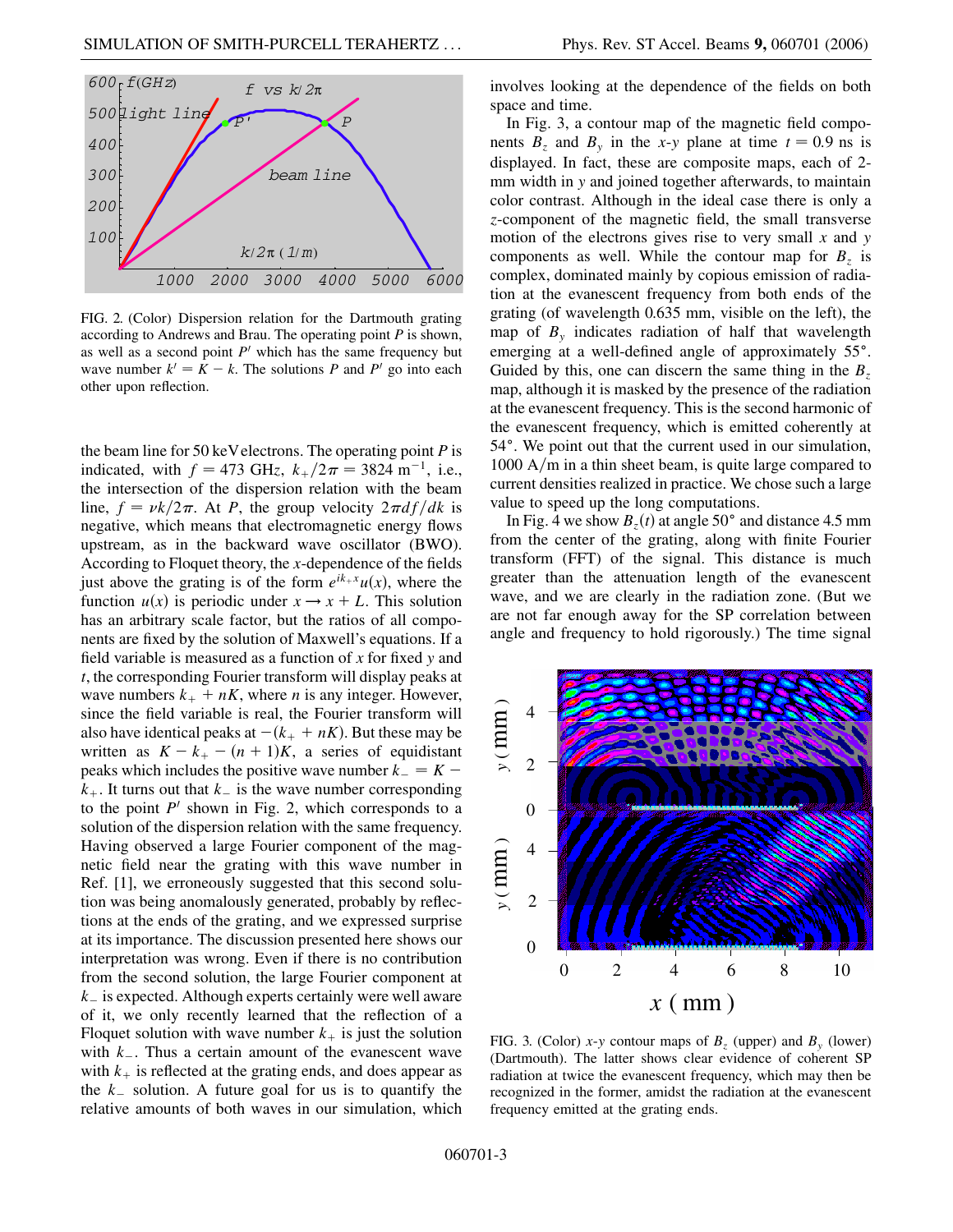

FIG. 4. (Color) Magnetic field (a)  $B_z(t)$  and (b) the corresponding FFT at a detector placed at  $50^{\circ}$  and  $4.5$  mm from the grating center (Dartmouth).

shows rapid growth after 0.5 ns. The frequency of the evanescent wave is indicated, and one sees that at this angle the second harmonic is the dominant frequency. Tiny amounts of third and fourth harmonics are also visible. Note that the fourth harmonic in second order should be coherent at the same angle as the second harmonic in first order.

In Fig. 5 we show a snapshot of the beam just above the grating, along with its distribution in *T*-*x* phase space, where *T* denotes the kinetic energy. Strong bunching is apparent in both. By counting oscillations we estimate approximately 0.25 mm for the wavelength, quite consistent with the value expected from the dispersion relation. We also note that the mean energy loss is  $1-2 \text{ keV}$  or  $2\%$  to 4% of the beam energy.

To illustrate the nature of the evanescent wave, we show in Fig. 6(a) the quantity  $B_z$  vs x at fixed time (0.9 ns) and at a *y* position just above the grating. The corresponding FFT



FIG. 5. (Color) Section of beam above grating (upper), and *T*-*x* phase-space distribution (lower) (Dartmouth).



FIG. 6. (Color) Space dependence of magnetic field and current: (a)  $B_z(x)$  near grating, (b) corresponding FFT, (c)  $I(x)$ , (d) corresponding FFT (Dartmouth).

is shown in Fig. 6(b). For comparison, the quantity  $I(x)$  (*I* has dimension of *A*/meter) is displayed in Fig. 6(c), with its FFT in Fig. 6(d). It is clear that the behavior of these two quantities is quite different. The spatial modulation of the current increases with increasing *x*, while that of the magnetic field decreases. The visible period of the oscillations in  $B<sub>z</sub>$  is about 0.5 mm, quite different from that of the current, but entirely consistent with  $k_{-}$  in the Andrews and Brau dispersion relation. As we stated above, the corresponding wave number is  $K - k_+$ , which is the *negative* of an allowed component of the Floquet wave. The FFTs confirm this picture, and illustrate the difference between the two. For the magnetic field, Floquet theory implies that the Fourier spectrum (with the convention of the code MAGIC) should show peaks at  $k_{+}/2\pi + n/L$ , where *n* denotes an integer  $(1/L = 57.80 \text{ cm}^{-1})$ . There are also peaks at the negatives of these values, which amounts to peaks at  $k_{-}/2\pi + n/L$ . Such behavior is evident in Fig. 6(b), where the two principal peaks, at 19 and 38.8, are accompanied by their translations of  $1/L$  which appear at 77 and 96, respectively. In contrast, the beam is bunched by the component of the longitudinal electric field that behaves like  $e^{i(k+x-\omega t)}$  ( $\omega = 2\pi f$ ). Since bunching is inherently nonlinear, the higher spatial and temporal harmonics appear when it becomes strong, as in Fig. 6(c). This explains why only lines at integer multiples of  $k_{+}/2\pi$ are present in the FFT of  $I(x)$ , Fig. 6(d). We point out that it is an accident that some of these peaks coincide with those in 6(b). This stems from the fact that for 50 keV beam energy,  $k_+ \approx \frac{2}{3}K$ ,  $k_- \approx \frac{1}{3}K$ , so the Floquet recurrences should occur at (approximately)  $\{\frac{1}{3}, \frac{2}{3}, \frac{4}{3}, \frac{5}{3}, \frac{7}{3}, \frac{8}{3}\}$ should occur at (approximately)  $\{\frac{1}{3}, \frac{2}{3}, \frac{4}{3}, \frac{5}{3}, \frac{7}{3}, \frac{8}{3}, \frac{10}{3}, \frac{11}{3}, ...\}L^{-1}$ . The harmonic peaks are at  $\{\frac{2}{3}, \frac{4}{3}, \frac{6}{3}, \frac{6}{3}, ...\}L^{-1}$ , which has four in common with the Floquet series. In the generic case, the only coincidence would be between the first peak of the current and the second of the magnetic field.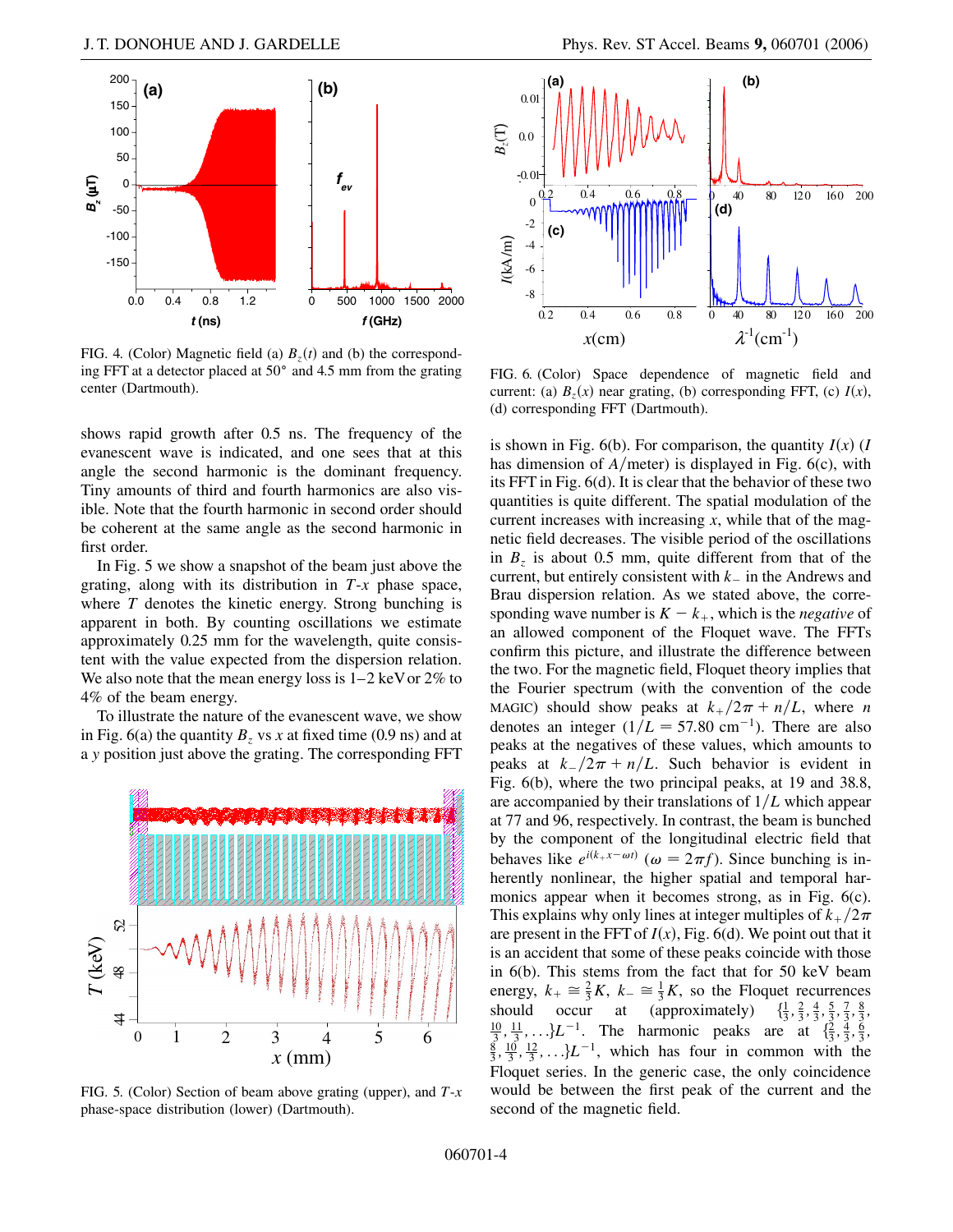## **IV. RESULTS OF THE MIT SIMULATION**

In the MIT experiment, the beam consists of intense very short bunches repeated at 17.14 GHz. Consequently, the radiation field is periodic in time, and only integer multiples of  $f_0 = 17.14 \text{ GHz}$  are observed. Because the highenergy beam does not undergo appreciable deflection in passing over the grating, we include no magnetic field in our simulation. Noting that the wavelength corresponding to the fundamental frequency is 1.749 cm, we find that coherent SP radiation should be emitted at a large number of frequencies and angles. If we are interested in the *n*th harmonic of  $f_0$ , the standard formula assures us that it is emitted at angles  $\phi_{mn}$ , where  $\cos \phi_{mn} = \frac{1}{\beta} - \frac{mc}{nf_0L} \approx 1 - \frac{mc}{f_0L}$ 1.749 $\frac{m}{n}$ . We show in Fig. 7 the intersections of the six lowest orders ( $m = 1, \ldots, 6$ ) and the first 17 harmonics, for angles from 0 to 90°. At each intersection of an order curve with a horizontal harmonic line, coherent SP radiation may occur. In fact, at some angles several harmonics may be coherent. A subset of these angles are indicated by the vertical lines. Given the complexity of this figure, it is clear that extremely accurate measurements of angle and frequency are needed to unravel coherent SP radiation in this experiment.

In Fig. 8 we show two contour plots of  $B_7$  in the *x*-*y* plane at fixed time, 1.7 ns. In the upper figure there is no grating, but rather a 10-cm long flat ground plane, while the lower has an échelette grating. The upper map is not SP radiation. Indeed, in the limit of zero beam thickness and neglecting minor effects of the cathode and beamstop, we can write the quantity  $B_z(x, y, t)$  in closed form using standard electrodynamics (see the Appendix). The lower map obviously bears an overall resemblance, but has a much richer spatial structure, since true SP radiation oc-



FIG. 7. (Color) Frequency  $f$  (GHz) vs emission angle  $\phi$  ( $\degree$ ) for the lowest six orders of SP radiation in the MIT experiment. Coherent SP radiation is expected at angles where an order curve intersects a harmonic (indicated at right) of the bunch frequency, 17.14 GHz.



FIG. 8. (Color)  $B_z$  contour maps with a flat ground plane (upper) and with a grating (lower) (MIT).

curs. In order to quantify the difference, we show in Fig. 9  $B_z(t)$  at  $\phi = 48^\circ$  for both cases, along with their FFTs. The distance from the grating center is 10 cm. At  $48^\circ$ , the lowest SP frequency is 90 GHz; the second order is 180. The sixth and twelfth harmonics, at 102 and 204 GHz, would be SP coherent at  $45^\circ$ . This may account for their strong presence in the FFT. Some caution should be exercised in interpreting these results, since our simulation box may be too small (compared to the grating length) to allow the field to assume its radiation zone limit. A simu-



FIG. 9. (Color) Magnetic field at  $48^\circ$ : (a)  $B_z(t)$  and (b) its FFT with a flat ground plane. The same, but with the grating, are shown in (c) and (d) (MIT).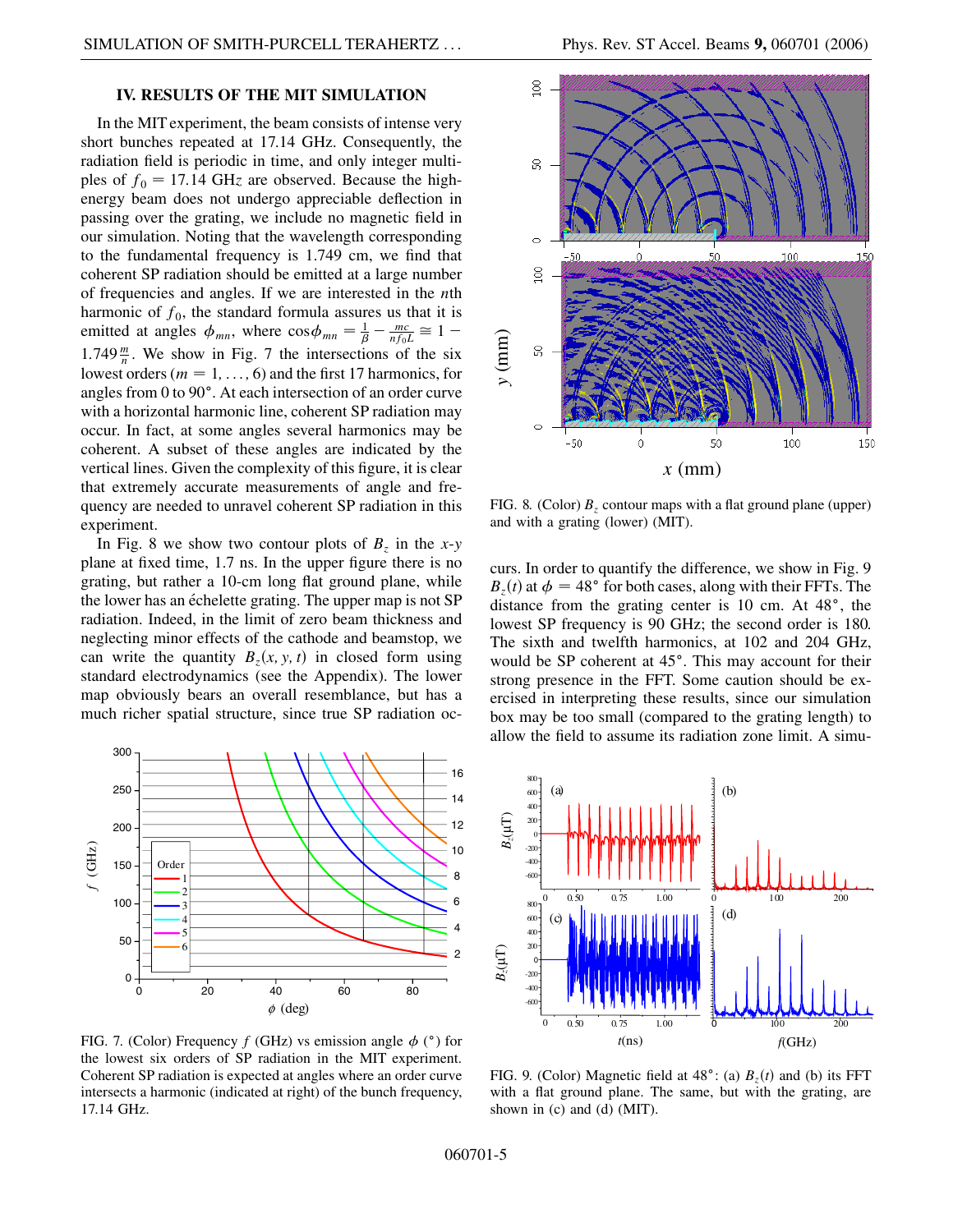lation with a larger box but sufficiently small mesh size is probably required to address this question.

#### **V. CONCLUSIONS**

We have presented results concerning simulations of coherent Smith-Purcell radiation, using a 2D PIC code. Both of the experiments we attempt to simulate use narrow round beams, and it is not prudent to claim that all of the phenomena we predict should be seen experimentally. Given this caveat, we find that our Dartmouth setup simulation lends support to the model of Brau and co-workers, while the simulation of the short-pulse MIT experiment suggests that an interpretation only in terms of coherent SP radiation may oversimplify the true situation. The observation of radiation even without a grating is accounted for by the calculation provided in the Appendix.

Quite recently two articles addressing the question of coherent SP radiation at THz frequencies have appeared. Kumar and Kim have performed a detailed 2D analysis in which the SP free-electron laser is treated as a BWO [8], while a PIC code simulation of the Dartmouth experiment has been presented by Li *et al.* [9]. In the former, emphasis is placed on deliberately extracting power at the sub-SP frequency of the evanescent wave, rather than using harmonics of that frequency at the SP angles. In the latter, the simulation indicates that the passage of a single short pulse can excite the evanescent wave, which then escapes from the grating ends after the pulse has moved on. In addition, by using a periodic train of short pulses, the authors avoid exciting the evanescent wave, and are able to clearly observe coherent SP radiation at harmonics of their imposed bunching frequency. These results, in addition to our own, offer support to the Andrews and Brau model of coherent SP radiation.

#### **APPENDIX**

Radiation emitted when an intense relativistic electron beam is emitted or absorbed has been discussed in the 1970s, notably by Longmire [10]. Although a charge in uniform motion does not radiate, the appearance and disappearance of a beam leads to short pulses of radiation. In the two-dimensional context of our simulation of the MIT experiment, with an infinitely long line charge, standard electrodynamics provides an exact answer for the magnetic field. This can be extended to include a sheet beam pulse of finite duration, in the limit of zero thickness. While the exact answer is somewhat complicated, the result for the radiation part of the field is rather simple. Although this may be well known to specialists in the field, we present it here to interpret the results of our simulation without grating.

First, we find the magnetic field in the *z*-direction for an infinitely long line charge moving at uniform speed along the *x*-axis through a finite distance *L*. The current density may be written using the Dirac  $\delta$ -function,

$$
J_x(x, y, z, t) = \frac{qv}{l} \delta(y - h) \delta(x - vt), \qquad -\frac{L}{2} \le x \le \frac{L}{2},
$$

where the charge per unit length is  $q/l$ , and the velocity is denoted  $\nu$ . The origin of the time scale is chosen such that the line charge is at  $x = 0$  when  $t = 0$ . Following the steps outlined in Jackson [11] (Sec. 14.1), one obtains the vector potential *Ax* (in Gaussian units, with line charge in stat $C/cm$ , and *B* in Gauss) and from it the *z*-component of the magnetic field, which we call *B*line:

$$
B_{\text{line}}(x, y, t) = \left[\frac{2q\gamma\beta(y - h)}{l\{\left[\gamma(x - \nu t)\right]^2 + (y - h)^2\}}\right] \times \left[\theta(t - t_1)\left(\frac{\gamma[t - t_1 + (1 - \beta \cos\psi)R/c]}{\sqrt{(t - t_1)(t - t_1 + 2R/c)}}\right) - (L \rightarrow -L)\right],
$$

where

$$
\beta = \nu/c, \qquad \gamma = 1/\sqrt{1 - \beta^2},
$$
  

$$
R = \sqrt{(x + L/2)^2 + (y - h)^2}, \qquad \cos \psi = (x + L/2)/R,
$$
  

$$
t_1 = -L/2\nu + R/c.
$$

The term in brackets is the field of a line charge moving along x from  $-\infty$  to  $+\infty$ . The standard Heaviside function  $\theta$  assures that the field is zero for  $t < t_1$ , where  $t_1$  is the instant when a light signal emitted when the beam was turned on reaches the observation point  $(x, y)$ . The corresponding distance (in a plane perpendicular to the line charge) is denoted *R*. The contribution from the disappearance of the beam is represented by the  $(L \rightarrow -L)$ , which means replacing *L* by  $-L$  in the definitions of *R*,  $\psi$ , and  $t_1$ .

Next we consider a sheet beam, with a square-wave pulse form of duration  $\tau$ , where the current density is given by  $\left(\frac{q}{l} \text{ now represents the charge/length of the pulse}\right)$ 

$$
J_x(x, y, z, t) = \frac{q}{l\tau} \delta(y - h) [\theta(x - vt) - \theta(x - vt - \nu\tau)],
$$
  

$$
-\frac{L}{2} \le x \le \frac{L}{2}.
$$

The magnetic field is just the superposition of the field for the line charge

$$
B_{\text{sheet}}(x, y, t) = \frac{1}{\tau} \int_0^{\tau} d\tau' B_{\text{line}}(x, y, t - \tau')
$$
  
= 
$$
\frac{2q}{l c \tau} [\theta(t - t_1) \arg(\Omega) - (L \to -L)],
$$

where the complex quantity we call  $\Omega$  is defined by (henceforth we denote  $t - t_1$  by  $\hat{t}$ ):